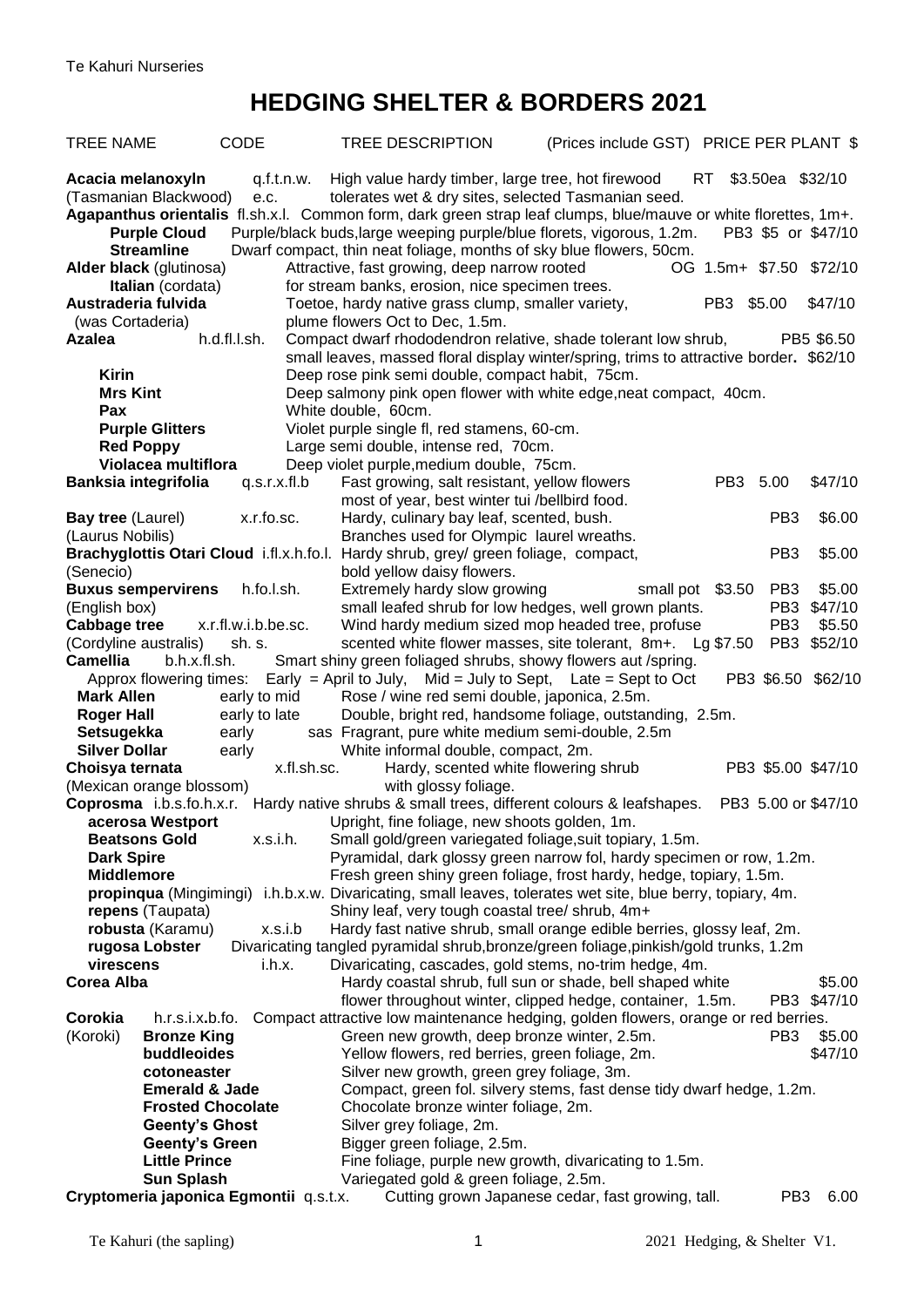| Dodonaea viscosa (Ake Ake) s.h.i.fo.                                                 | Purple and green attractive native shelter trees.<br>PB <sub>3</sub><br>5.00                                                                                    |
|--------------------------------------------------------------------------------------|-----------------------------------------------------------------------------------------------------------------------------------------------------------------|
| <b>Escallonia</b><br>s.h.fl.x.r.                                                     | Hardy hedging, deep green leaves. Large and small leafed varieties.                                                                                             |
| <b>Alice</b>                                                                         | PB3 \$5.00 \$47/10<br>Pink flowers, larger leaf, 3.                                                                                                             |
| <b>Apple Blossom</b>                                                                 | Mixed pink white flowers, smaller leaf, 3m.                                                                                                                     |
| <b>Fields Scarlet</b>                                                                | Darker pink red flowers, smaller leaf, 3m.                                                                                                                      |
| Eucalyptus fastigata<br>t.q.c.f.e.                                                   | RT \$3.50 ea \$32/10<br>Large, very fast growing, mills well,                                                                                                   |
| (Brown Barrel)                                                                       | quality oak style timber, ash group.                                                                                                                            |
| E. gunnii (Cider Gum tree)                                                           | Elegant evergreen, ideal for firewood coppicing, height and spread of 10 x 10 m.+                                                                               |
| E. Nitens (Shining Gum)<br>e.f.q.r.s.t.x.sc.                                         | Best coppicing firewood, fast shelter, blond ash like furniture timber.                                                                                         |
| <b>Euonymus Emerald Gem</b>                                                          | Hardy compact shrub, glossy fol, frost hardy,<br>PB3 5.00                                                                                                       |
|                                                                                      | alternative to buxus small hedge or topiary, 50cm.<br>\$47/10                                                                                                   |
| <b>Japanese Laurel</b><br>b.h.fl.be.<br>Feijoa sellowiana                            | Larger leaf, sun or part shade, small cream flowers summer.<br>Shrub with dark green/ silver backed leaves,<br>PB3 6.00                                         |
|                                                                                      | hedging variety, small fruit, seedling grown, 3m.<br>\$57/10                                                                                                    |
| Flaxes: (Harakeke)<br>fo.i.x.r.s.w.fl.b.q.                                           | Tough wind hardy, glossy strap leaf, long nectar filled flower spikes.                                                                                          |
| Phormium cookianum (mountain)                                                        | More drought tolerant, smaller, softer strap leaf.                                                                                                              |
| Phormium tenax (swamp/plain)                                                         | More wet tolerant, larger, more upright habit.                                                                                                                  |
| cookianum green                                                                      | Flowing foliage, 2.5m.<br>PB3 \$5.00                                                                                                                            |
| tenax green                                                                          | Upright, 3m.<br>\$47/10                                                                                                                                         |
| tenax bronze                                                                         | Bronze green foliage, 3m.                                                                                                                                       |
| cookianum red                                                                        | True red, 2.5m.                                                                                                                                                 |
|                                                                                      | Other coloured flaxes available, listed in the Native plants, flaxes (harakeke) section.                                                                        |
| <b>Griselinia littoralis</b><br>i.h.x.r.sh.s.                                        | Tough marginal/coastal wind hardy shrub,<br>PB3 5.00                                                                                                            |
| (Broadleaf - Kapuka - Papauma)                                                       | glossy leaves, 4m.<br>\$47/10                                                                                                                                   |
| <b>Broadway mint</b>                                                                 | Slightly broader wavey leaf, more compact effect, 4m.                                                                                                           |
| Hebe                                                                                 | i.h.fl.x.l.Rounded neat bushes for open sites, tough low hedge & ground covers, attractive floral display.                                                      |
| albicans                                                                             | Compact, white flower, 60cm.<br>PB3 5.00                                                                                                                        |
| <b>Bernie Hollard</b>                                                                | Prolific lilac flowers spring, 2m.<br>\$47/10                                                                                                                   |
| diosmofolia                                                                          | Compact, small leaves, lavender flower, 75cm.                                                                                                                   |
| <b>PVR</b><br><b>First Light</b>                                                     | Compact bronze/green leaves, pink flowers, 40x60cm.                                                                                                             |
| <b>Lavender Lace</b>                                                                 | Upright open, mauve fade to white flowers summer to autumn, 1m+.                                                                                                |
| topiara<br>townsonii                                                                 | Cushion like, small bluish green leaf, white flower, 60cm x 1m.                                                                                                 |
| <b>Wiri Mist</b>                                                                     | Compact, vigorous, mauve flowers fade to white, narrow leaf, 1m.<br>Compact spreading, white flowers, grey-green foliage, 60cm.                                 |
| Hoheria Houhere populnea<br>i.fl.s.                                                  | PB <sub>3</sub><br>5.00<br>Fastgrowing native tree, cream white fl, hardy, 6-8m.                                                                                |
| (Lace bark)                                                                          | sexstylosa i.fl.sc.s. Narrower leaf, graceful garden tree, 4-7m.                                                                                                |
| Hydrangea<br>fl.d.sh.x.r.                                                            | Shade & wind tolerant shrub, grand summer-autumn flower display.<br>PB <sub>3</sub><br>6.00                                                                     |
|                                                                                      | Flowers tend to red in alkaline soil, to blue in acid soil.                                                                                                     |
| Ayesha                                                                               | Fragrant mopheads open creamy white then pale blues to pinks, petals cup shape, 1.8m.                                                                           |
| <b>Bloody Marvellous</b>                                                             | Darker wine/red mophead, reddish hue to green foliage, semi-shade, 1.5m                                                                                         |
| <b>Birgit Blue</b>                                                                   | Deep blue, opens creamy blue, compact, 70cm                                                                                                                     |
| <b>Bridal Bouquet</b><br>White, compact, 60cm                                        |                                                                                                                                                                 |
| Nightingale                                                                          | Deepest blue lacecap flower, dark green leaf, 1.5m                                                                                                              |
| <b>Nigra</b>                                                                         | Distinctive dark purplish stems, mophead, pink to mauve-blue, 1.5m                                                                                              |
| Piamina                                                                              | Dwarf variety, pink to pale red mophead flowers, 60cm                                                                                                           |
| <b>White Wave</b>                                                                    | Lacecap, small pink/blue encircled by large pearly white florettes, 1.5m+                                                                                       |
| Random mixture of blue and red mopheads                                              |                                                                                                                                                                 |
| Karaka<br>be.x.i.r.s.b.fd.sh.                                                        | Handsome native plant, orange fruit.<br>PB3 \$5.00 \$47/10                                                                                                      |
| Karo                                                                                 | Refer to Pittosporums                                                                                                                                           |
| <b>Kowhai Dragons Gold</b>                                                           | fl.i.b.x.n.t Dense wind hardy coastal shrub, winter / spring flowers,<br>PB3 \$6.50                                                                             |
| <b>Lavender Avon View</b>                                                            | Selected vigorous strong flowering form of Stephens Island Kowhai, 2m.<br>\$62/10<br>Vibrant dark purple flower, stoechas type, 70cm<br>PB <sub>3</sub><br>5.00 |
|                                                                                      | Leptospermum Coppersheen (Australian) Dark purple/maroon fol, bright new growth, fast, hardy, 2m. PB3 6.50                                                      |
| Leptospermum scoparium (Tea tree) f. Native revegitative nurse plant, white flowers, | PB3 5.00 \$47/10                                                                                                                                                |
| (Common Manuka)                                                                      | bee food, wet & frost tolerant, very hardy, 4m.                                                                                                                 |
| Lonicera nitida<br>I.fl.x.r.sh.                                                      | Dense, small foliaged Chinese shrub, white fl. ideal for<br>PB3 \$5.00                                                                                          |
| (Box Honeysuckle)                                                                    | low hedge, quicker growing Buxus alternative, trims well, 2m.<br>PB3 \$47/10                                                                                    |
| Golden form.<br>L. nitida aurea                                                      |                                                                                                                                                                 |
| L. Honey Hedge Ruby                                                                  | Ruby red new growth, 1.2m.                                                                                                                                      |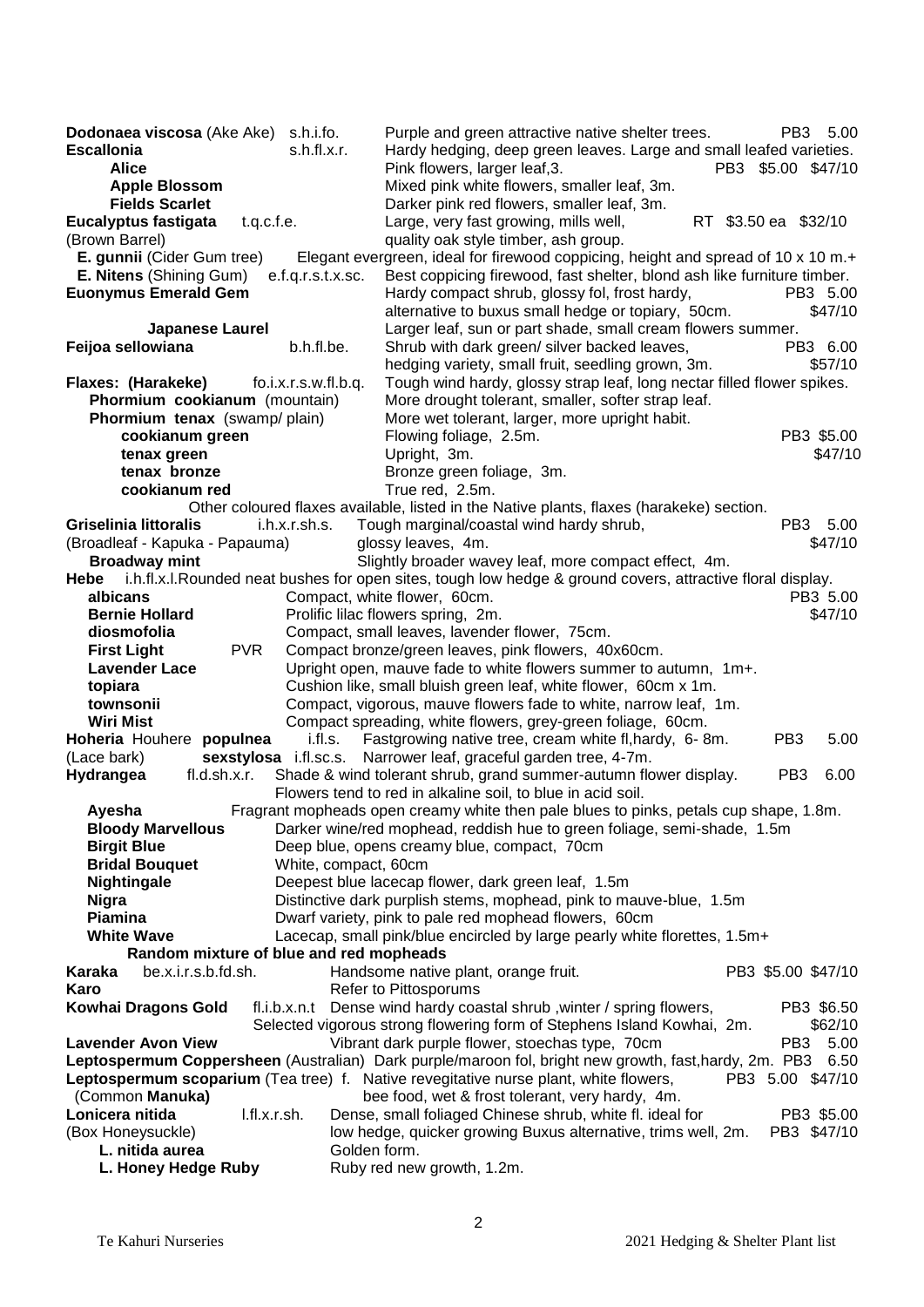| Muehlenbeckia astonii (Tororaro)<br>M. complexa (Pohuehue) |                                         | Pretty coastal shrub, tiny bright green round leaves on<br>rich brown tangled wirey stems, slow hardy wind tolerant. 2m.<br>Dense wirey tangled oval mass, coastal, 80cmx2m. | PB3 5.00<br>\$47/10     |
|------------------------------------------------------------|-----------------------------------------|------------------------------------------------------------------------------------------------------------------------------------------------------------------------------|-------------------------|
|                                                            |                                         |                                                                                                                                                                              |                         |
| Myrtus ugni                                                | h.fl.b.be.                              | Small leafed tidy shrub with 1cm scented red edible fruit                                                                                                                    | 7.50<br>PB <sub>3</sub> |
| (Chilean Guava)                                            |                                         | commonly known as NZ cranberry, trimmed hedge, 1.5m                                                                                                                          |                         |
| Ngaio (Myoporum laetum) i.r.fl.s.x.q                       |                                         | V.hardy coastal shrub, fast growing, shiny speckled fol, 4-6m. PB3 5.00                                                                                                      |                         |
| Olearia i.r.s.h.fl.sc.                                     |                                         | Tough wind hardy shrubs & small trees, tree daisy family, often with massed scented flowers.                                                                                 |                         |
| albida (Tanguru)                                           |                                         | Grey/green foliage, scented flowers, 6m.                                                                                                                                     | PB3 5.00 \$47/10        |
| lineata var dartonii (Twiggy tree daisy)                   |                                         | Narrow greyish foliage, fastgrowing, hardy, no floral display, 3.5m                                                                                                          |                         |
| nummularifolia (Native Box)                                |                                         | Small leaved, compact, ideal for trimmed low box type hedging.                                                                                                               |                         |
| paniculata (Akiraho - Golden AkeAke)                       |                                         | Gold/green wavy fol, scented firs, large & small leaved varieties 3-5m                                                                                                       |                         |
| solandri (Shore tree daisy)                                | SC.                                     | Fine gold tinged fol, handles swamp, 3.5m.                                                                                                                                   |                         |
| traversii (Chatham Island AkeAke)                          |                                         | Very fast growing, wind hardy, no floral display, 6m.                                                                                                                        |                         |
| <b>Photinia Red Robin</b>                                  | h.r.x.fo.                               | Hardy quick shelter, smart red new foliage spring & PB3 5.00 \$47/10<br>summer, glamorous creamy flowers when uncut.                                                         |                         |
| Pinus radiata (If available, currently soldout)            |                                         | Trimmed shelter belts or mix with shrubby plants. \$1.50ea \$12/10 \$100/100                                                                                                 |                         |
| <b>Pittosporum</b> (species)                               |                                         | s.i.h.sh.fl.b.x. Small native trees with a variety of attractive leaf forms                                                                                                  | PB3 5.00                |
| crassifolium (Karo)                                        |                                         | Hardy coastal tree, thick grey/green foliage, 5m.                                                                                                                            | \$47/10                 |
|                                                            | eugenoides (Tarata/ lemonwood)          | Pale green/gold wavey foliage, 5m.                                                                                                                                           |                         |
| tenuifolium (Kohuhu)                                       |                                         | Smallish wavey, silver green to dark green foliage, 6m.                                                                                                                      |                         |
| Pittosporum - varieties                                    | i.s.h.b.fo.                             | Several tarata and kohuhu cultivars available.                                                                                                                               | PB3 5.00                |
| ten. Limelite                                              |                                         | Variegated yellow/ green leaf centres, bushy, 4m.                                                                                                                            |                         |
| ten. Mountain Green                                        |                                         | Compact, small light fresh green leaves, 3m.                                                                                                                                 |                         |
| ten. Oliver Twist                                          |                                         | Compact, small silver round leaves, half-hardy, 2m.                                                                                                                          |                         |
|                                                            |                                         | Poplars d.q.r.s.t.c.x.fd.w. Erosion control. 1m poles \$3.50ea \$32/10. Rooted wands (1.5 - 2.5m) OG \$6ea \$57/10                                                           |                         |
| Chiba                                                      |                                         | Columnar/ Lombardy narrow upright form, rust resistant, drought tolerant, rabbit/possum resistant.                                                                           |                         |
| Kawa (best timber/firewood)                                |                                         | Possum resistant, narrow crown, wet areas.                                                                                                                                   |                         |
| Yeogi (Silver)                                             | c.fd.x.<br>i.s.b.fo.sc.x.               | Dryer areas, wind hardy.                                                                                                                                                     | PB <sub>3</sub><br>5.00 |
| Pseudopanax<br>laetus (Taranaki fivefinger)                |                                         | Five fingers and lancewoods.                                                                                                                                                 |                         |
| Redwood (Californian seed)                                 | t.q.                                    | Large glossy foliage in fives, subtropical look, 4m.<br>Large attractive timber tree or specimen, as fast                                                                    |                         |
| (Sequoia sempervirens)                                     |                                         | as pine on the right site.<br>OG.<br>$50cm+$                                                                                                                                 | \$65/10                 |
| Ribbonwood                                                 | i.x.d.b.s.q.                            | Largest deciduous native tree, densly divaricating 1m. PB3                                                                                                                   | \$50/10                 |
| (Manatu)                                                   |                                         | juvenile, graceful slender form, , 6 - 9m.<br>1.5m. PB5                                                                                                                      | \$60/10                 |
| Rosemary                                                   | h.x.fl.q.sc.                            | Hardy edible herb, smart clipped hedge of 40-80cm.                                                                                                                           | PB <sub>3</sub><br>5.00 |
| <b>Tuscan Blue &amp; Lady in White</b>                     |                                         | Upright, hardy, fragrant, blue or white flowers.                                                                                                                             | \$47/10                 |
| <b>Teucrium fruiticans</b>                                 | h.r.x.fl.q.fo.                          | Grey/green foliage, silver underside, very rapid                                                                                                                             | 5cm tubes \$30/10       |
| (Silver Germander)                                         |                                         | growing shrub, requires clipping, blue/mauve flowers.  PB3 \$47/10                                                                                                           |                         |
| Toe toe                                                    | see Austroderia / Cortaderia on Page 1. |                                                                                                                                                                              |                         |
| Totara (green)                                             | i.x.s.h.b.t.                            | Hardy tree, Iconic NZ conifer.                                                                                                                                               | 6.50<br>PB <sub>3</sub> |
| Golden                                                     | b.h.i.fo.be.s                           | Vibrant golden yellow, compact, trims well.                                                                                                                                  | PB <sub>3</sub><br>6.50 |
| <b>Tree lucerne</b>                                        | b.e.f.fd.n.q.s.fl                       | Fast growing, suitable for mixing with other trees,                                                                                                                          | RTs \$30/10             |
| (Tagasaste)                                                |                                         | nurses less hardy young plants, stock fodder tree.<br>PB3/4 \$3.50 \$32/10                                                                                                   |                         |
|                                                            |                                         | Westringia brevifolia (Australian Rosemary) Fast, bushy, narrow leaf, Ige pale blue flower, hardy, 1.5m. PB3                                                                 | 5.50                    |
| Willow Matsudana d.e.fd.x.q.s.w.                           |                                         | Very fast growing deciduous shelter. 1m cuttings \$4each 2m cuttings \$50/10                                                                                                 |                         |
| <b>Tortured</b>                                            |                                         | Twisted branches and leaves, upright habit.1year wands                                                                                                                       | \$5.50 \$52/10          |
| <b>Basket Willow - Osier</b>                               |                                         | Highly ornamental, yellow catkins spring, yellow reddish brown                                                                                                               |                         |
| (Salix viminalis)                                          |                                         | new growth, likes deep watering, prune for utility 3-6m,                                                                                                                     | OG \$6 \$57/10          |
|                                                            |                                         |                                                                                                                                                                              |                         |

## **NB: Plant prices and grades as listed are subject to change without notice**